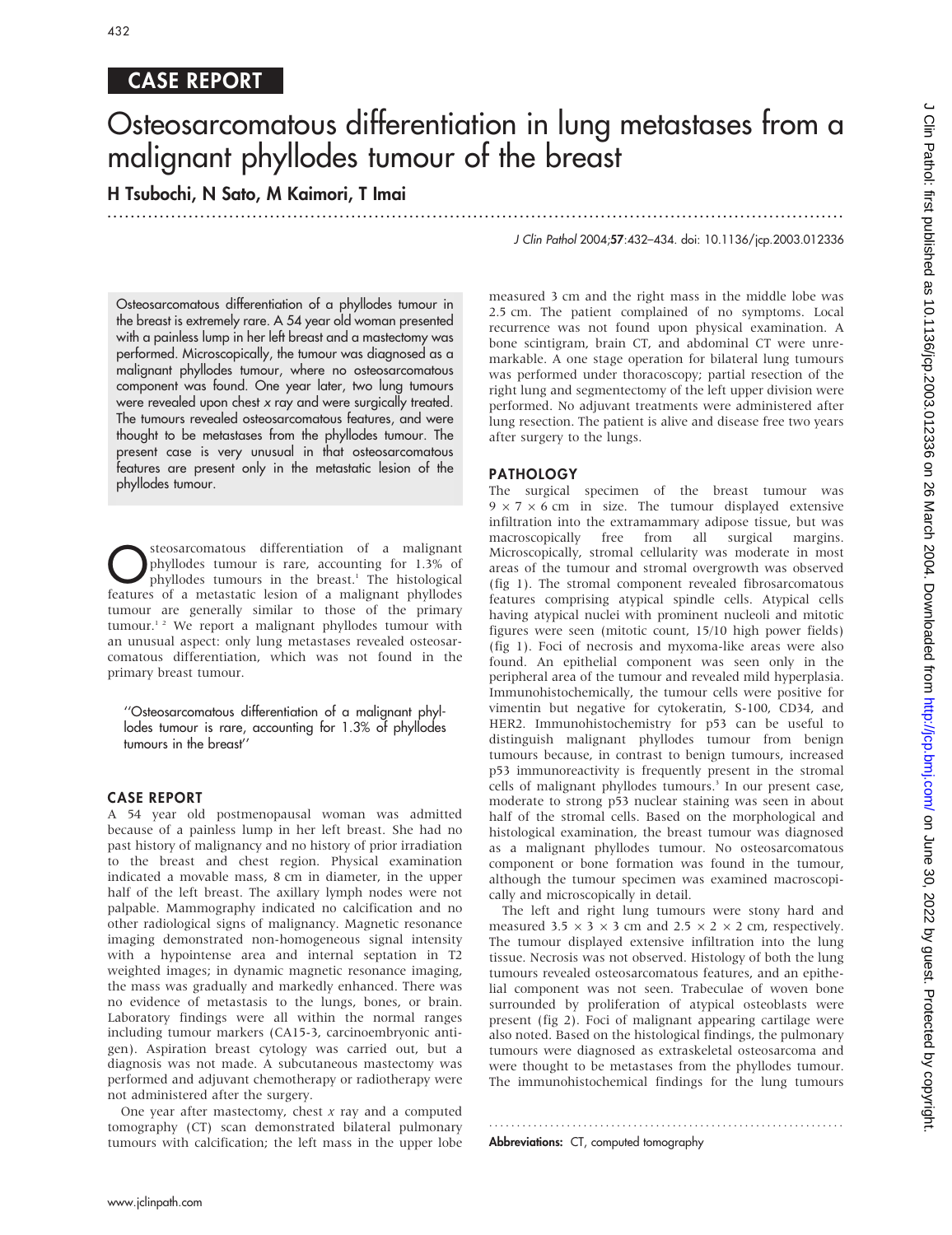

Figure 1 Microscopic findings of the breast tumour (haematoxylin and eosin stain). Hypercellular stromal overgrowth, nuclear pleomorphism, and mitoses are present.

were similar to those of the primary breast tumour with regard to vimentin, cytokeratin, S-100, CD34, and HER2. However, p53 nuclear staining, which was positive in the primary breast tumour, was not detected in the metastases in the lungs.

### **DISCUSSION**

In approximately 22% of cases, malignant phyllodes tumours give rise to haematogenous metastases.<sup>4</sup> The most frequent sites of metastases are the lungs, soft tissue, bone, and pleura.2 5 In most cases, the metastases resembles the sarcomatous component of the primary tumour.<sup>12</sup> Our present case is very unusual in that only the metastatic lesions in the lungs revealed osteosarcomatous features, and there was no osteosarcomatous component in the primary tumour. One report described a local recurrence of a phyllodes tumour presenting with widespread differentiation into a teleangiectatic osteosarcoma, which was not apparent in the primary tumour.<sup>6</sup> In that case, osteosarcomatous local recurrence occurred after the patient had undergone local but complete excision of a phyllodes tumour twice in the past. However, to our knowledge there are no reports that show osteosarcomatous differentiation only in a metastatic lesion of a phyllodes tumour. The reason why only the lung metastases revealed osteosarcomatous features is unclear; however, it is possible that there were undetectable small



Figure 2 Microscopic findings of the lung tumour (haematoxylin and eosin stain). Metaplastic bone formation and proliferation of atypical osteoblasts are seen.

# Take home messages

- To our knowledge, this is the first report of a phyllodes tumour with osteosarcomatous differentiation only in the metastatic lesions
- Careful follow up of this patient is necessary because the histological findings of both the primary and metastatic lesions include some factors associated with an unfavourable prognosis

lesions differentiating into osteosarcoma in the primary breast tumour and that they had a high metastatic potential.

Primary pulmonary osteosarcoma is extremely rare; to date, only 13 cases have been reported in the literature.<sup>7</sup> Therefore, two primary osteosarcomas are not likely to occur simultaneously in the lungs. In addition, there was no evidence of other malignancies that might metastasise to the lungs. Thus, these two lung tumours were thought to be metastases from the malignant phyllodes tumour in the breast. It may be difficult to demonstrate directly by clonal studies that the lung tumours originate from the phyllodes tumour of the breast, because the genotype of the lung tumours may differ from that of the primary phyllodes tumour. Indeed, p53 immunoreactivity was seen only in the primary lesion and was absent from the lung tumours.

#### ''It is possible that there were undetectable small lesions differentiating into osteosarcoma in the primary breast tumour and that they had a high metastatic potential''

Previous studies have attempted to define those histological features that would be useful in predicting the metastatic potential of a phyllodes tumour.<sup>12458</sup> Hawkins et al showed that four features—high mitotic count, stromal overgrowth, severe nuclear pleomorphism, and infiltrating margins were useful predictors for the development of metastases.<sup>2</sup> They also showed that the most reliable predictor was the presence of stromal overgrowth. According to them, patients whose primary tumours contained areas of stromal overgrowth had a 72% risk of metastatic spread, whereas those without stromal overgrowth rarely had metastases. Therefore, for patients with unfavourable histological features, such as stromal overgrowth, it seems that a close follow up including chest CT and bone scintigram is necessary. Another study showed that phyllodes tumours with an osteosarcomatous component were potentially aggressive neoplasms, with distant metastasis and tumour related death occurring in 38% and 33% of patients, respectively.<sup>1</sup> Moreover, the histological subtype of osteosarcoma in a phyllodes tumour was related to prognosis; the prognosis of osteoclastic and osteoblastic types was poorer than that of the fibroblastic type. $1$  In our present case, the lung metastases were diagnosed as osteoblastic type. Therefore, careful follow up is necessary because the histological findings of both the primary and metastatic lesions include some factors associated with an unfavourable prognosis.

#### Authors' affiliations .....................

H Tsubochi, N Sato, T Imai, Department of Thoracic Surgery, Aomori Prefectural Central Hospital, Higashi-Tsukurimichi, Aomori-City, Aomori, 030-8553, Japan

M Kaimori, Department of Pathology, Aomori Prefectural Central Hospital